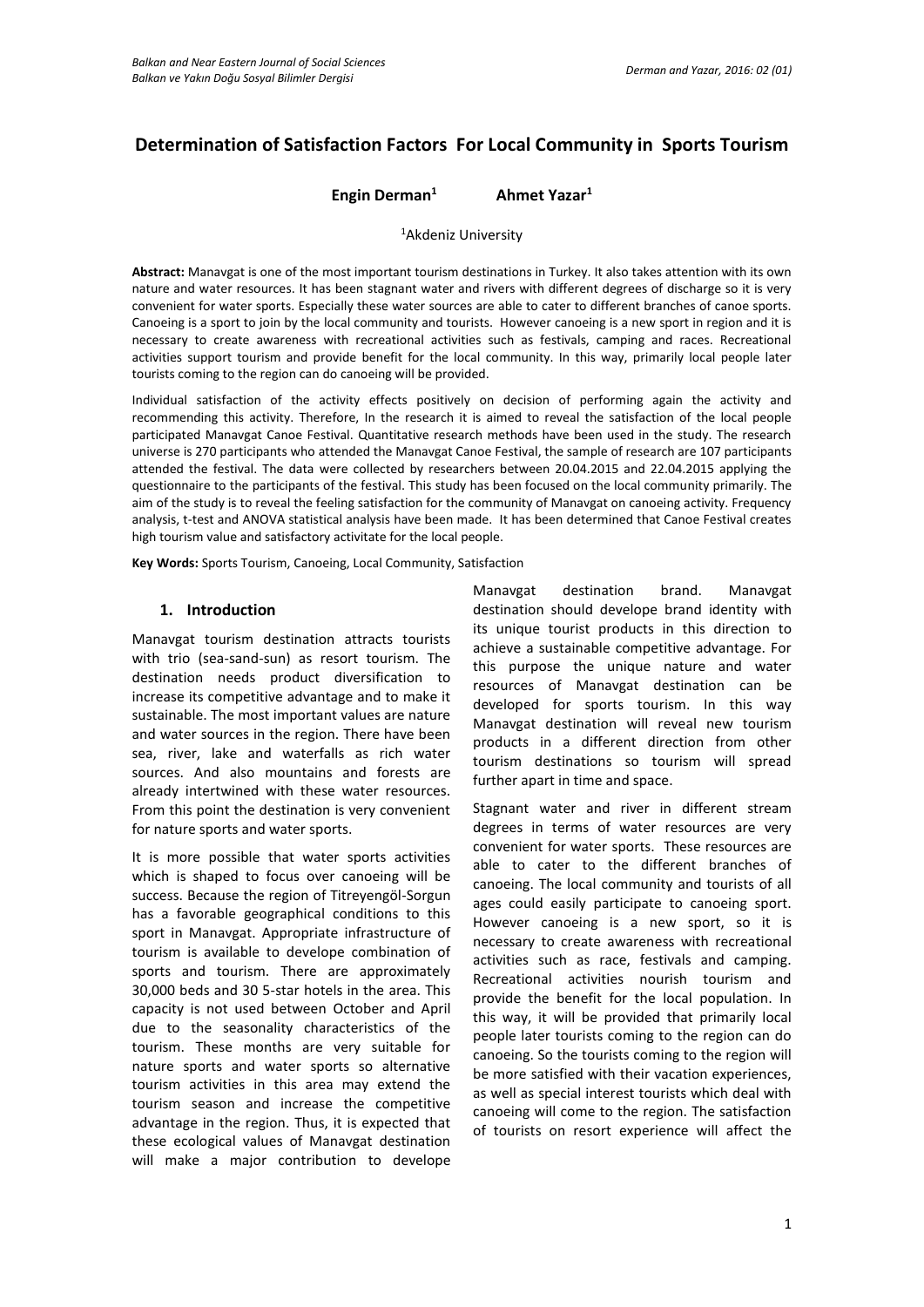decision to revisit the destination and their propensity to recommend to others.

The general purpose of this study can be expressed to reveal the role of canoeing as an alternative tourism to become a tourist destination brand for Manavgat. In this study the importance of ownership of this alternative tourism opportunity oriented to being satisfied by the local population from alternative tourism activities on canoeing and to identify the factors affecting this satisfaction has been demonstrated. Therefore, the study has aimed to reveal their satisfaction towards the local people participated to Manavgat Titreyengol Dragon Canoe Festival. This study has been focused primarily on the local community. In this sense, it has been important that determination of the satisfaction factors and satisfaction of the people is the most important impulses for the motivation.

# **2. Materials and Methodology**

In this study, the survey was applied on the local community after participating of Manavgat / Titreyengöl Dragon Canoe Festival on 20-22 April 2015. The festival has total of 27 teams with 10 people in every team. So the universe of this study consist 270 people participated in canoe festival. Although we desired to collect data on the entire universe, 111 surveys were collected due to the reluctance of participants. However, after examining the surveys, 4 surveys were disqualified and analysis based on 107 surveys.

Gender, marital status, age, education and professional knowledge of the participants were

determined by frequency analysis on the surveys of 107 participants. Also the thought about Dragon Canoe Festival of participants was determined by the 23-item scale. The questions of the scale were formed on utilizing the research by Alaeddinoğlu and Okudum (2014) which they had done in the Festival of Van Lake Water Sports.

Analysis of the data was made by SPSS 16.0 statistical software. Frequency analysis has been made as regards to demographic data. Besides, the impact to the questions in the scale of the demographic data was analysed for multiple groups by t-test for paired groups by ANOVA. Values for the significant difference is p <0.05.

### **3. Findings**

According to demographic data from participants; male participants %92.5, female participants %7.5. In this sense, it was determined that the activities of Canoeing Festival were more preferred by men. The marital status were determined that married participants %34.6, single participants %65.4. Looking at the distribution of the age group that the proportion of participants aged 18-35 (42.1%) were higher than other groups. Participants less than 18 years were % 25.2; participants between 36-42 years were % 17.8. Participants in relation to education; the proportion of high school graduates %55.1, the proportion of associate degrees and undergraduate %31.8, and it has been found that only a small proportion in primary education and graduate.

| Table 1. Findings on Gender         |     |       |
|-------------------------------------|-----|-------|
| Gender                              | n   | %     |
| Female                              | 8   | 7.5   |
| Male                                | 99  | 92.5  |
| Total                               | 107 | 100,0 |
|                                     |     |       |
| Table 2. Findings on Marital Status |     |       |
| <b>Marital Status</b>               | n   | %     |
| Married                             | 37  | 34.6  |
| Single                              | 70  | 65.4  |
| Total                               | 107 | 100,0 |
|                                     |     |       |
| Table 3. Findings on Age            |     |       |
| Age                                 | n   | %     |
| Under 18                            | 27  | 25.2  |
|                                     |     |       |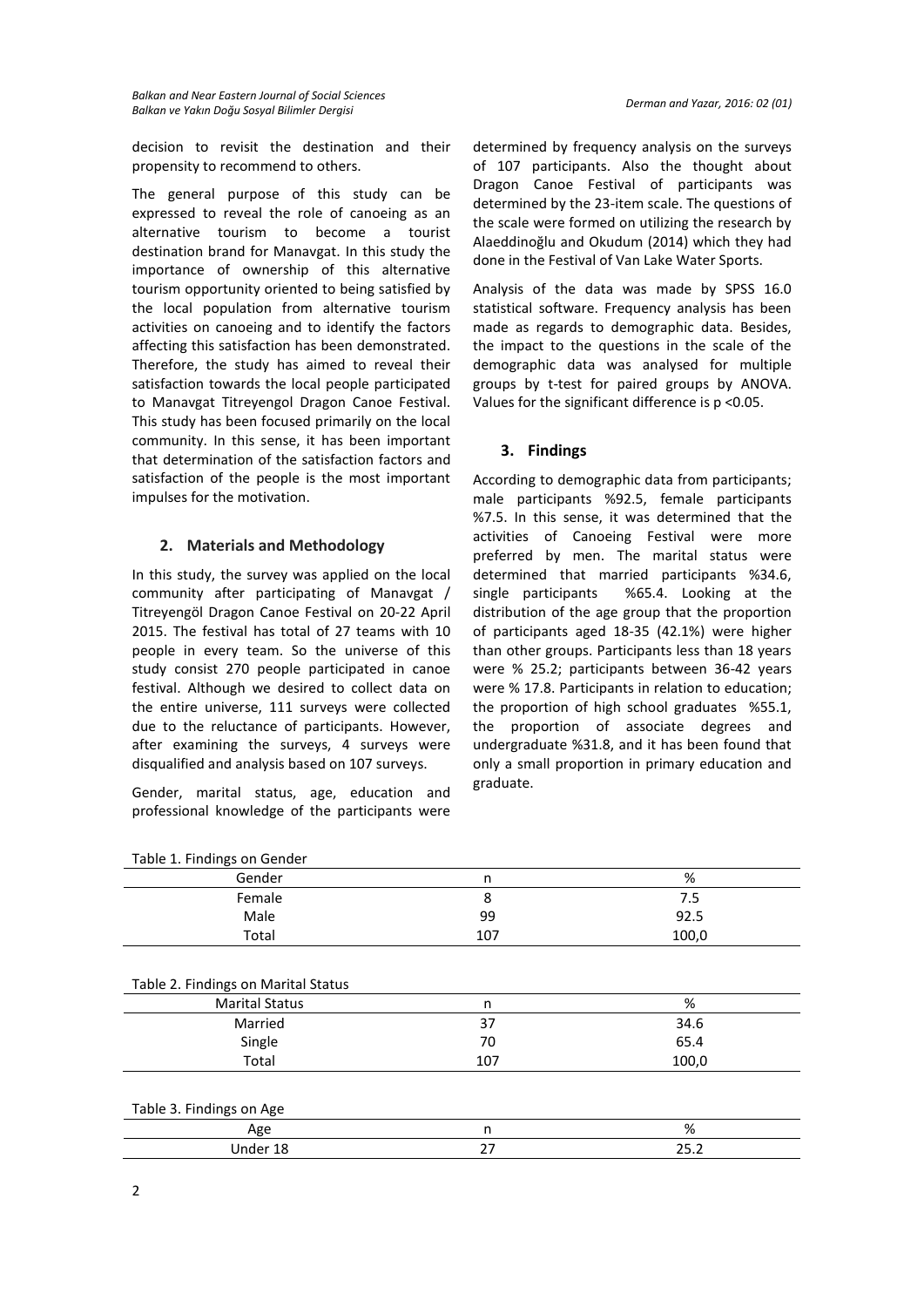*Balkan and Near Eastern Journal of Social Sciences Balkan ve Yakın Doğu Sosyal Bilimler Dergisi Büyüktosun ve Tan, 2016: 02 (01)*

| 18-35     | 45  | 42.1 |
|-----------|-----|------|
| $36 - 42$ | 19  | 17.8 |
| 43-50     |     | 6.5  |
| Over 50   | з   | 2.8  |
| Total     | 101 | 94.4 |
|           |     |      |

Table 4. Findings Related to Eduucation.

| Education                | n   | %    |
|--------------------------|-----|------|
| <b>Primary Education</b> |     | 6.5  |
| High School              | 59  | 55.1 |
| <b>Associate Degrees</b> | 18  | 16.8 |
| <b>Under Graduate</b>    | 16  | 15.0 |
| Graduate                 | 3   | 2.8  |
| Total                    | 103 | 96.3 |

#### Table 5. Findings Related to Professional Status

| Profession              | n  | %    |
|-------------------------|----|------|
| <b>Public Servant</b>   | 20 | 18.7 |
| <b>Tourism Business</b> | 31 | 29.0 |
| Sportive                |    | 0.9  |
| Self-employment         |    | 4.7  |
| Student                 | 42 | 39.3 |
| Total                   | 99 | 92.5 |

The distribution of the participants for their profession; students %39.3, tourism business %29 and public servant %18.7, self-employment %4.7, sportive %0.9.

The t-test for paired groups of gender and marital status and the influence on questions of scale variables were examined. Among the participants in relation to gender; Especially, male participants expressed that The Festival had affected the image of destination (p=0.17), It had been made an adequate level of publicity for the festival (p=0.14), it had been adequate environmental cleaning (p=0.003) and they had wanted to participate in this festival again (p=0.001).

Marital status among the participants regarding the variables of married participants thought that the festival would offer the opportunity to meet new people for local community (p=0.31), it would create opportunities on entertainment for local community (p=0.20) and canoeing had been useful for a healthy life (p=0.003).

Looking at the results of ANOVA test done, the participants regarding the age variable; During the festival they felt happy (p=0.009), all the festival events made a sensation for them (p=0.001), they wanted to share their experiences with others (p=0.008), they thought the existence of the festival made a positive contribution to Manavgat (p=0.005), the festival helped to show that to outside the local people the unique and special local values of the village (p=0.018), it offered recreational opportunities for the local community (p=0.005), ıt offered the opportunity to interact among local community (p=0.002), the festival was advertising and promotional at national level for Manavgat (p=0.004) and they thought canoeing was useful for a healthy life (p=0.013) significant difference was determined in premise.

Regarding the education level of the participants; During the festival they felt happy (p=0.001), all the festival events made a sensation for them (p=0.003), organized events were adequate level (p=0.004) and ıt offered the opportunity to interact among local community (p=0.012) significant difference was determined in premise.

As regards the reliability of the scale used in this study Cronbach's alpha value was determined to be 0.903 according to the used scale value the reliability is significantly higher.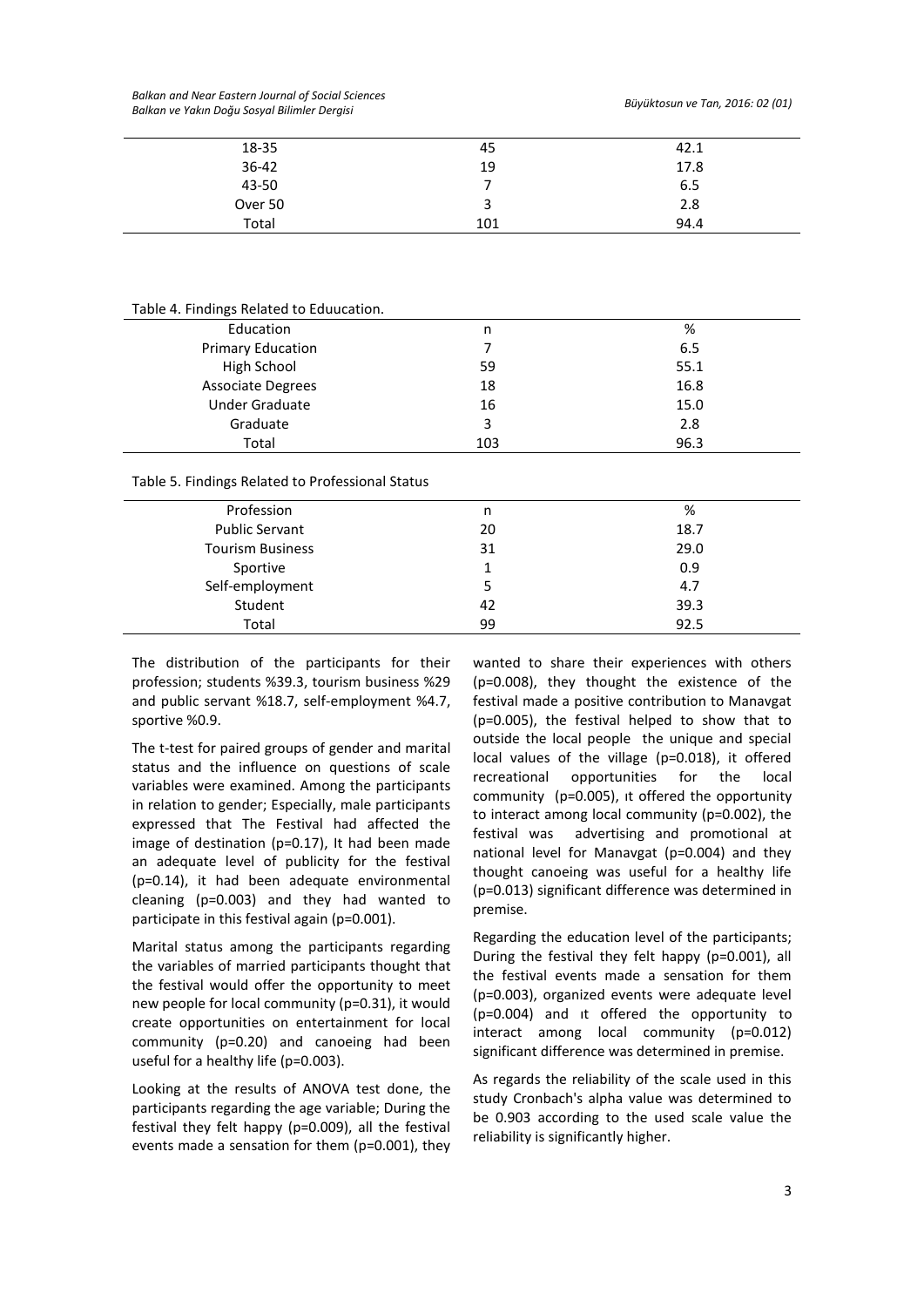#### Table 6. Reliability Cronbach's Alpha Value

|                  | Reliability |    |
|------------------|-------------|----|
| Cronbach's Alpha |             | n  |
| 0,903            |             | 23 |
|                  |             |    |

### **4. Discussion**

Destination can also offer recreational opportunities with tourism activities for local community. A number of disadvantages brought by urbanization has been reduced the quality of human life. In this regard, the recreation quality of tourism destinations is extremely important for people in order to minimize the loss of life factors such as stress and refresh themselves (Türker, Güzel and Özaltın Türker, 2014:72). Destinations can offer the opportunity of sport for local people in sports tourism. Local people can benefit from infrastructure opportunities which will be created for sports tourists. One of the most important role here falls to local governments as well. Rebuild the structure of the organization and provision of recreational services-oriented mode of operation is extremely important to ensure the sustainability of activities and local awareness for sports tourism (Ağılönü and Mengütay, 2009:174).

Sport tourism is a major tourism areas of rural and urban communities and has power to redefine economic approaches especially in developing countries. Such as tourism can improve the welfare of the local population also increases the individual quality of life (Honari and et. al, 2010:5659).

The local people should be preferential at all kind of alternative tourism. The community play an important role in activities aimed sports tourism. Thus, sports culture develops in society and it contributes to local development (Wall and Mathieson, 2006:307). The approach to tourism of local community is having a direct impact on the process of tourism development in the region. The destination where has absence of positive approach to tourism and tourism activities is not supported by local people does not ensure adequate development (Türker and Türker, 2014:81).

Recreational activities, competitions and festivals can be done for water sports in the region, which is rich about water resources. Even some cities and villages carry out recreational and sports activities in the field by creating artificial water sources. Eskişehir is a good example. Sports organizations and recreational activities for local community have been made in artificial ponds in Eskişehir.

Tourism product is a rest from experience of sporting activities, at this point there is a service production in sport tourism. The local community are also in the service production stage. They share the same sporting experience with sports tourists coming to the destination and follow sporting activities having all the efforts to take over the role of activities. In this regard, it can be considered that local community is as a part of the services offered at sports tourism.

It is essential that society on the basis of the understanding and implementation of sustainable tourism with the support of local community. It is necessary to work to increase the absolute market access if local community are thought the inclusion of as stakeholders for strategic destination management (Tükeltürk and Boz, 2013:57).

Ensuring the healthy development of tourism in a newly opened destination is possible with the implementation healthier relationship and interaction the local community-tourist and, removing the positive effects to the highest level, reducing negative effects to the lowest level by economic, social, cultural and environmental dimension of tourism (Duran and Özkul, 2012:501).

Canoeing is one of the emerging sports in our country. An indication of this; Canoeing and Rafting Federation were established in 2002. In 2006, Turkey Canoe Federation started to operate resigned from canoeing and rafting.

As we look at alternative forms of tourism it will increase interest in the sport and can be expected to give the local community in terms of adoption if they are informed about canoeing. So 'Sharing Value' expressed by Porter and Kramer (2011:5)